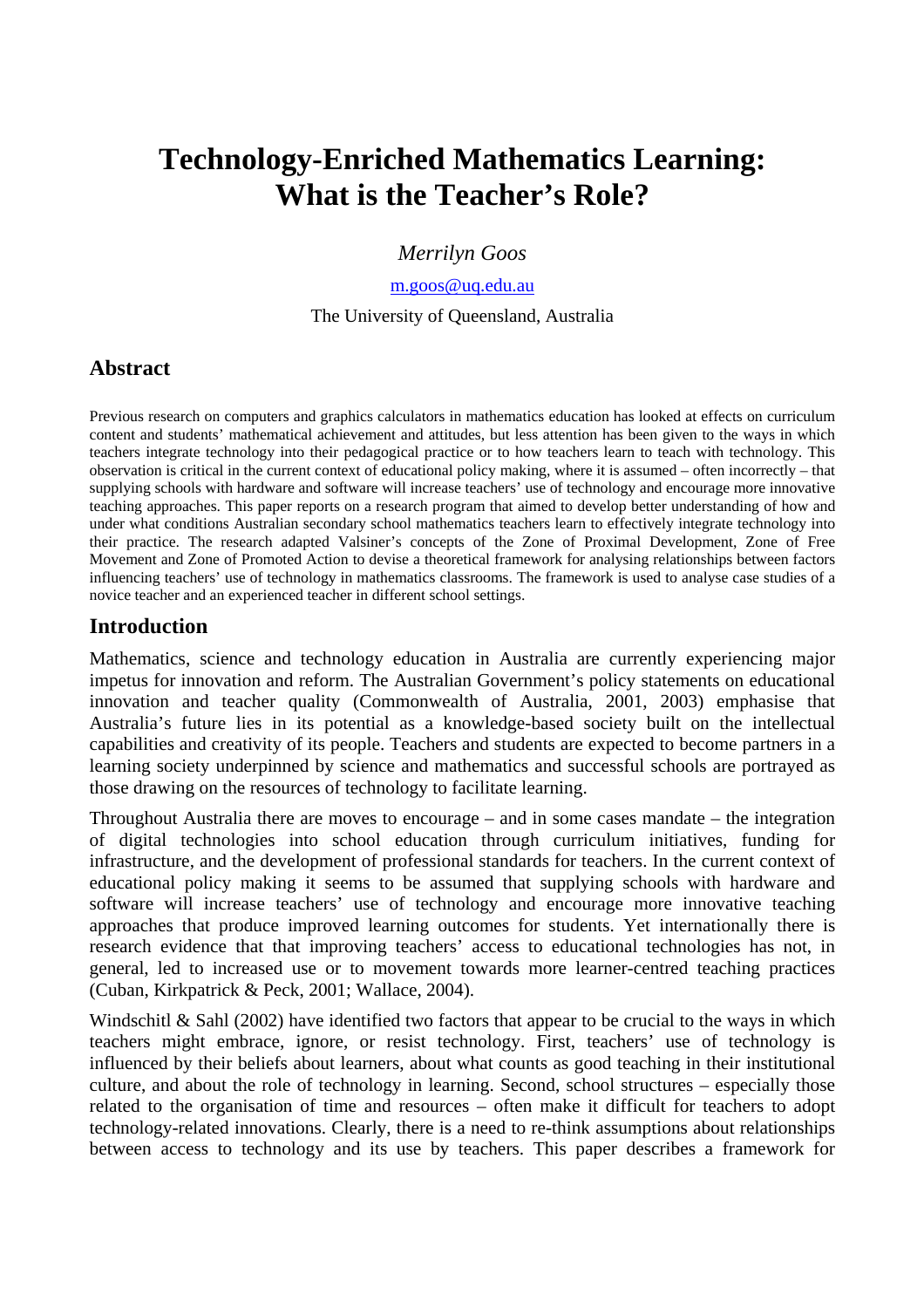explaining interactions between pedagogical knowledge and beliefs, school structures and other institutional constraints, and professional learning opportunities. The framework is used to analyse examples of teachers' use of technology in secondary school mathematics drawn from a series of socioculturally oriented research studies carried out in Australian schools.

# **Theoretical Framework**

For some time education researchers have recognised the potential for mathematics learning to be transformed by the availability of technology resources such as computers, graphics calculators, and the internet (see Arnold, 2004; Forster, Flynn, Frid & Sparrow, 2004; Goos & Cretchley, 2004 for recent reviews of Australasian research). These technologies offer new opportunities for students to communicate and analyse their mathematical thinking by enabling fast, accurate computation, collection and analysis of data, and exploration of the links between numerical, symbolic, and graphical representations (Hennessy, Fung & Scanlon, 2001). In Australia and internationally, teacher organizations recommend giving priority to the use of technologies as natural media for mathematics learning, while recognising that effective support for teachers is a key ingredient in exploiting technology to enhance learning (Morony & Stephens, 2000; National Council of Teachers of Mathematics, 2000).

Although every Australian state and territory has now developed mathematics syllabuses and assessment regimes that mandate the use of technology (e.g., Queensland Studies Authority, 2000), the support that teachers need for meaningful technology integration is often lacking. A recent survey of secondary mathematics teachers in Australia (Goos & Bennison, 2004) found that while most were convinced of the advantages of technology in performing calculations more quickly and easily, many were unsure whether technology really helped students to understand mathematical concepts or explore unfamiliar problems. This uncertainty was reflected in their desire for professional development that would show how to plan activities that combine technology with mathematical concepts in order to meaningfully incorporate technology into lessons. One respondent commented that professional development should involve "more of why and less of how" to use technology in mathematics teaching. These findings highlight the need for frameworks to describe, interpret and explain the ways that teachers and students engage in technology-enriched learning activities.

Early research in this area examined the effects of technology use on *students'* mathematical achievements and attitudes and their understanding of mathematical concepts (Penglase & Arnold, 1996). However these studies did not distinguish between the use of technology and the context of that use, and little attention was given to issues of pedagogy and the nature of *teachers'* professional learning within and beyond the school environment (Windschitl & Sahl, 2002). To address some of these issues my colleagues and I have carried out studies informed by sociocultural theories of learning involving teachers and students in Australian secondary school mathematics classrooms (e.g., Galbraith & Goos, 2003; Goos, 2005). Sociocultural theories view learning as the product of interactions with other people and with material and representational tools offered by the learning environment. Because it acknowledges the complex, dynamic and contextualized nature of learning in social situations, this perspective can offer rich insights into conditions affecting innovative use of technology in school mathematics.

In this research program Valsiner's (1997) zone theory of human development was adapted to apply to interactions between teachers, students, technology, and the teaching-learning environment. This framework extends Vygotsky's concept of the Zone of Proximal Development (ZPD) – often defined as the gap between a learner's present capabilities and the higher level of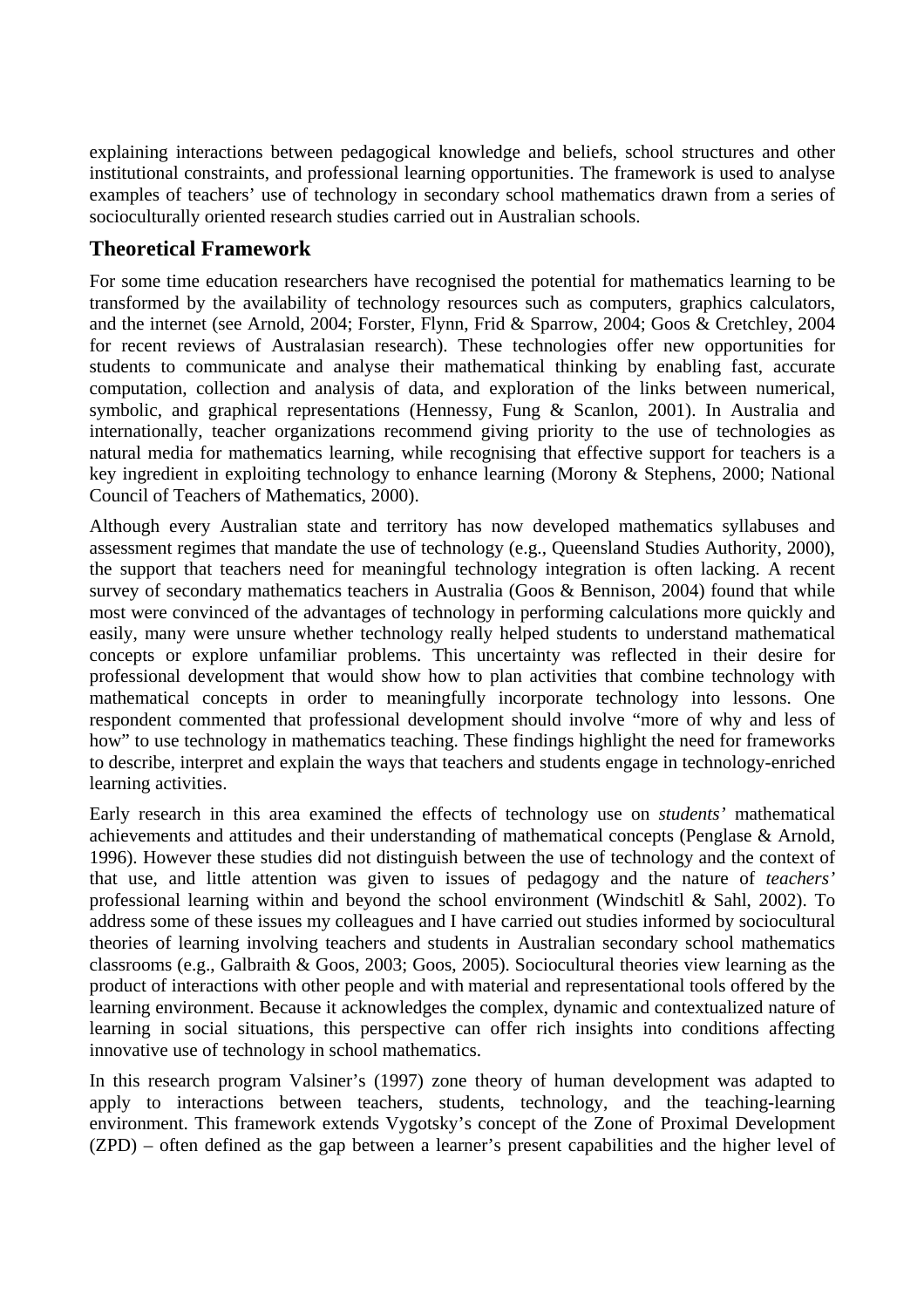performance that could be achieved with appropriate assistance – to incorporate the social setting and the goals and actions of participants. Valsiner describes two additional zones: the Zone of Free Movement (ZFM) and Zone of Promoted Action (ZPA). The ZFM structures an individual's access to different areas of the environment, the availability of different objects within an accessible area, and the ways the individual is permitted or enabled to act with accessible objects in accessible areas. The ZPA represents the efforts of a more experienced or knowledgeable person to promote the development of new skills. For learning to be possible the ZPA must be consistent with the individual's potential (ZPD) and must promote actions that are feasible within a given ZFM. When we consider teachers' professional learning, the ZFM can be interpreted as constraints within the school environment, such as students (their behaviour, motivation, perceived abilities), access to resources and teaching materials, and curriculum and assessment requirements, while the ZPA represents opportunities to learn from pre-service teacher education, colleagues in the school setting, and professional development.

Previous research on technology use by mathematics teachers has identified a range of factors influencing uptake and implementation. These include: skill and previous experience in using technology; time and opportunities to learn (pre-service education, professional development); access to hardware and software; availability of appropriate teaching materials; technical support; institutional culture; knowledge of how to integrate technology into mathematics teaching; and beliefs about mathematics and how it is learned (Fine & Fleener, 1994; Manoucherhri, 1999; Simonsen & Dick, 1997; Walen, Williams & Garner, 2003). In terms of the theoretical framework outlined above, these different types of knowledge and experience represent elements of a teacher's ZPD, ZFM and ZPA, as shown in Table 1. However, in simply listing these factors, previous research has not necessarily considered possible relationships between the teacher's setting, actions, and beliefs, and how these might change over time or across school contexts. Zone theory provides a framework for analysing these dynamic relationships.

| Valsiner's Zones             | Elements of the Zones                                 |
|------------------------------|-------------------------------------------------------|
| Zone of Proximal Development | Skill/experience in working with technology           |
|                              | Pedagogical knowledge (technology integration)        |
|                              | General pedagogical beliefs                           |
| Zone of Free Movement        | Access to hardware, software, teaching materials      |
|                              | Support from colleagues (including technical support) |
|                              | Curriculum $\&$ assessment requirements               |
|                              | Students (perceived abilities, motivation, behaviour) |
| Zone of Promoted Action      | Pre-service education (university program)            |
|                              | Practicum and beginning teaching experience           |
|                              | Professional development                              |

*Table 1. Factors affecting technology usage* 

## **Background to the Research Program**

The research program referred to above has used Valsiner's (1997) zone theory to investigate relationships between factors influencing how novice and experienced teachers use technology in the mathematics classroom. Examples from two separate studies are analysed later in the paper. A brief outline of the research design and methods for each study is provided below.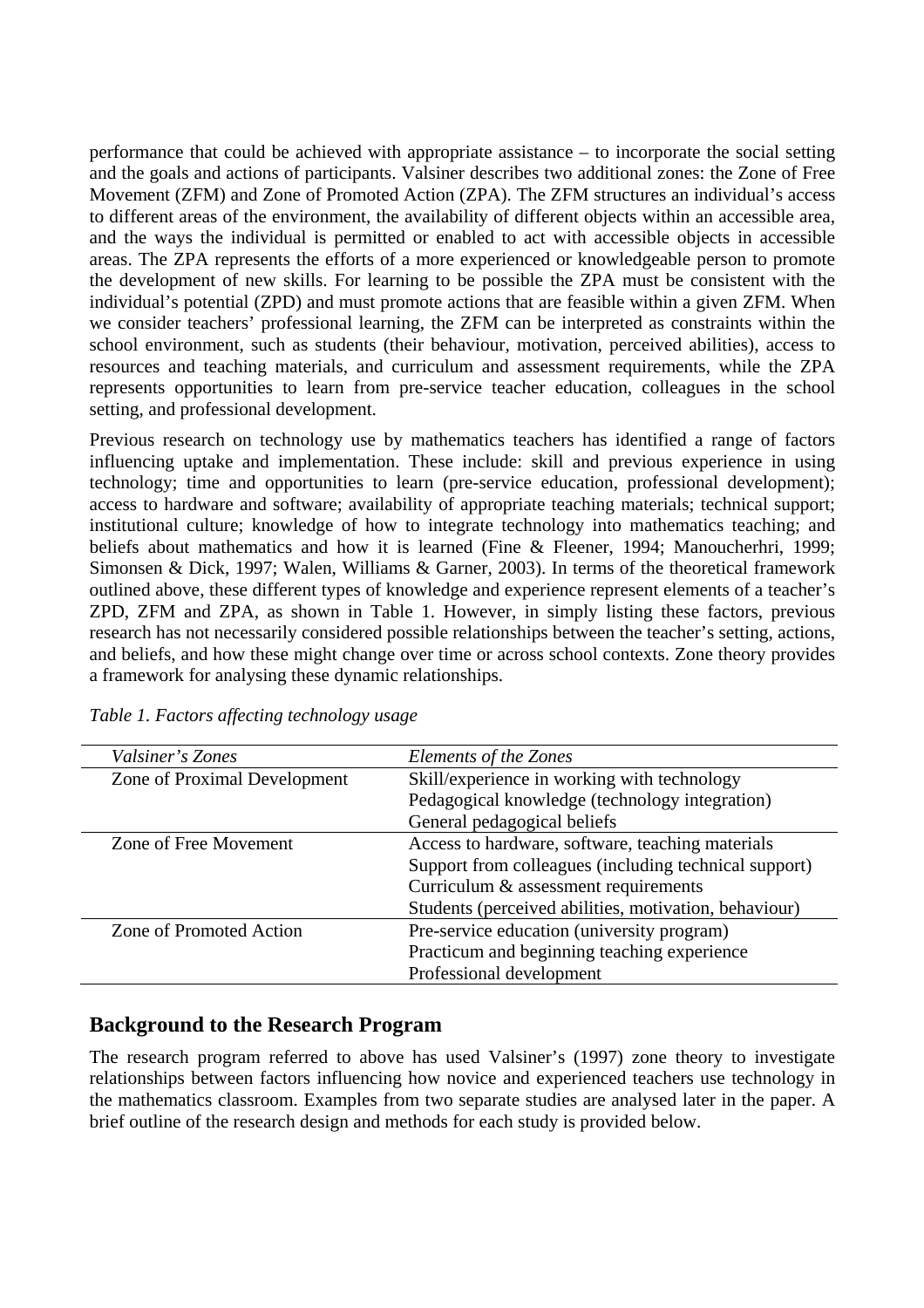The first study, conducted in 2001, aimed to analyse processes through which mathematics teachers learned to use technology as an educational resource (Galbraith & Goos, 2003). Participants were a group of ten experienced teachers who volunteered for a training program, conducted intensively over a single week-end, that prepared them to deliver professional development workshops on the use of graphics calculators. These sessions engaged participants as learners in technology-rich activities that could be used in secondary school classrooms, and in discussion of associated teaching and learning issues. We followed the progress of three teachers who subsequently delivered professional development workshops at conferences or in their own schools, and interviewed them on how their views about technology had been affected by the training program.

The second study followed successive cohorts of pre-service teachers into their first years of teaching from 2000-2004. Its main aims were to identify factors that influence how beginning teachers graduating from a technology rich pre-service course integrate computers and graphics calculators into their mathematics teaching practice (Goos, 2005). One element of the research design involved individual case studies that captured developmental snapshots of experience during the final practice teaching session and towards the end of the first year of full-time teaching. Participants were visited in their schools for lesson observations, collection of teaching materials and audio taped interviews.

## **Case Study of a Novice Teacher Learning to Integrate Technology**

Sandra was one of the pre-service participants in the second study described above. Her practicum placement was in a large school in the State capital city. At this time the mathematics syllabuses merely encouraged teachers to use computers and graphics calculators, although new syllabuses to be introduced the following year would make technology use mandatory. The school was well equipped with computer laboratories and had recently purchased its first class set of graphics calculators. However, none of the teachers had yet found time to learn how to use the calculators. Sandra was very familiar with computer applications such as Excel and regularly searched the internet for teaching ideas and resources. She used both these technology resources in her mathematics teaching during her practice teaching sessions, although she had not observed other teachers in the school use any kind of technology with their classes. Before starting the pre-service course Sandra had no experience with graphics calculators but she was now keen to explore the possibilities this technology might offer for developing students' understanding of mathematical concepts.

Sandra was teaching linear programming, a topic that deals with the kind of optimisation problems commonly encountered in engineering and economics. A typical example would be maximising the profit in a factory that manufactures a number of different products from the same raw materials using the same resources. As graphical methods are usually used to solve linear programming problems in secondary school treatments of this topic, Sandra decided this presented an ideal opportunity for students to use the graphics calculators instead of drawing graphs by hand. She adapted an activity from the internet that asked students to work out the optimal quantities to be produced of two different kinds of pasta, using three different varieties of cheeses, so as to ensure maximum profit for the manufacturer. Part of the graphical solution is shown in Figure 1. (The enclosed region contains values for the number of batches of each type of pasta that can be made from the amount of cheeses in stock. The profit function, represented by equation Y4, has its maximum value at a vertex of this region.) Because the students had never used graphics calculators before, she also devised a worksheet with keystroke instructions and encouraged students to work and help each other in groups.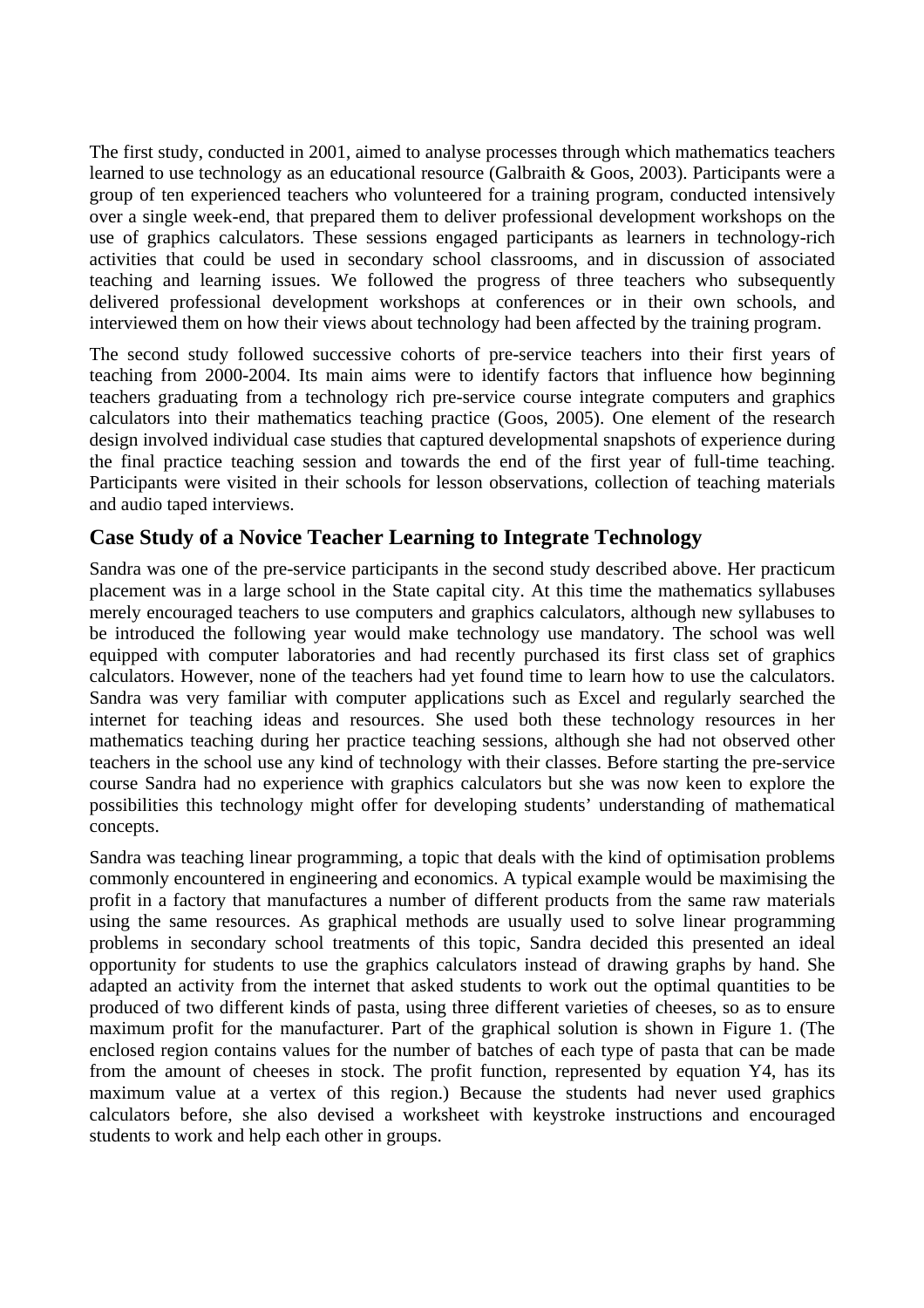Unexpectedly, Sandra encountered strong resistance from the students, which seemed to stem from their previous experiences of mathematics lessons. Other mathematics teachers in the school tended to take a very transmissive approach and focused on covering the content in preparation for pen and paper tests, so the students were not interested in learning how to use technology if this would be disallowed in assessment situations. According to Sandra, the students' attitudes could be summed up as: "Just give me enough to pass … I don't want to know how to do group work, I don't want to know how to use technology".



*Figure 4. Calculator screens for graphical solution of a linear programming problem* 

In theoretical terms, the Zone of Promoted Action offered by the teachers in the school was not a good match with the ZPD defined by Sandra's pedagogical beliefs and her knowledge and skills in using technology to teach mathematics. Neither did her supervising teacher's ZPA provide a model of teaching that was consistent with the technology emphasis of the pre-service course. Some elements of Sandra's Zone of Free Movement, such as her easy access to calculators that no other teacher knew how to use, presented favourable opportunities to use technology. However, most other aspects of her ZFM – students' attitudes and lack of motivation, curriculum and assessment requirements that excluded technology – represented constraints. Yet Sandra was not discouraged by this experience and remained committed to enacting her pedagogical beliefs about using technology.

After graduation Sandra moved from the city to a smaller rural school that was much better resourced with respect to graphics calculators but lacking in experienced teachers who knew how to use them effectively. All Grade 11 and 12 mathematics students had continuous personal access to graphics calculators via a hiring scheme operated by the school, and there were two additional class sets available for teachers to use with other classes – although Sandra was the only teacher to use these with younger students. She was also beginning to use temperature probes and motion detectors that could be used in conjunction with graphics calculators to collect and analyse data from experiments.

Compared with her practicum experience, Sandra's first year of teaching offered a more expansive Zone of Free Movement: motivated and cooperative students, good access to technology resources, and new syllabuses that mandated use of computers and graphics calculators in Grades 11 and 12. Yet there was no Zone of Promoted Action within her school environment, and geographical isolation, compounded by a very slow internet connection, made it difficult for her to access professional development and teaching materials (an external ZPA). While she was still able to draw on the knowledge gained during her university program (the pre-service ZPA), Sandra recognised her need to gain new ideas via collaboration with other more experienced teachers beyond the school in order to further develop her identity as a teacher for whom technology was an important pedagogical resource.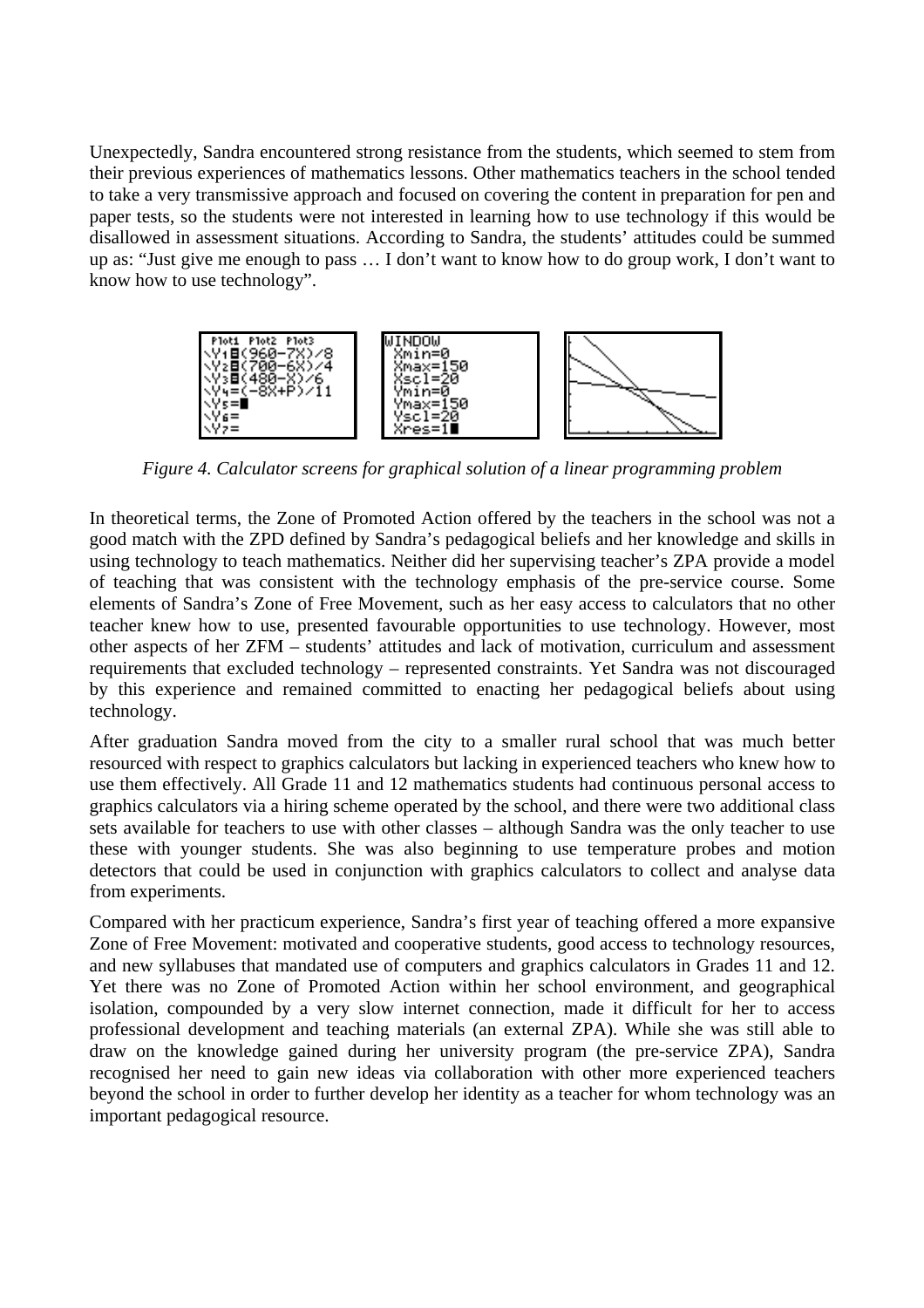## **Case Study of an Experienced Teacher Learning to Integrate Technology**

Teachers who completed their pre-service education before computers and graphics calculators were introduced into school classrooms rely on formal or informal professional development to learn how to use technology. By comparison with Sandra, Lisa was a very experienced teacher but a relative novice in the use of technology when she participated in the research study associated with the graphics calculator training program described earlier. When reflecting on her initial professional development experiences in this field, she commented that she "got lost in the first ten seconds, and was really turned off so didn't touch them again for a while". After several more workshops she felt confident enough to use graphics calculators in her teaching, "but not confidently and not proficiently. Not really realising how much they improved the thinking, more just as a tool to do graphs and things".

The training program proved to be a turning point for Lisa as it emphasised the impact of technology in developing students' understanding of mathematical concepts and in facilitating classroom discussion, rather than focusing on "pushing buttons". In the interview excerpt below she refers to an activity that investigated the periodic, oscillating motion of an object suspended from a spring. A data logging instrument was used to record the motion of the object. This information was downloaded to graphics calculators and a plot produced of the object's vertical distance from the ground against time (as in Figure 2). Participants then had to fit a mathematical function to the data and present their work to the group using the overhead projection unit.



*Figure 5. Graphics calculator graph of object suspended from a spring (vertical distance from ground vs time)* 

It was out of that week-end that I really understood the impact that [graphics calculators] had on the pedagogy. Up to then I saw it as a tool to draw graphs and analyse statistics. But at that workshop, just one little thing from that workshop, how we were working in groups, and they explained to us how kids start trying to help. So when we were doing that we were grabbing somebody else's calculator and sharing our data, so it made the group work thing a whole lot better. And I really valued the part where we, as groups, we went out and used the overhead projector and we presented our information back to the group. So I just, I really started to see different ways of using it that I hadn't thought of before. So it really enhanced group work, it really showed me that you could do a lot more hands on stuff, the practical activity with the motion detectors. That graphics calculators are good for inspiring all those other good things in teaching, like the hands on, the group work, and really starting to think when we were fitting functions to the data. Really having to think and understand what the intercept and the gradient mean. We weren't just *doing*, we were really *understanding* at a higher level. I found that really powerful. Because I had thought that all they do is save you that boring part of maths.

Environmental constraints and affordances (ZFM) seemed to play little part in Lisa's learning, possibly because as Head of her school's Mathematics Department she had plenty of autonomy in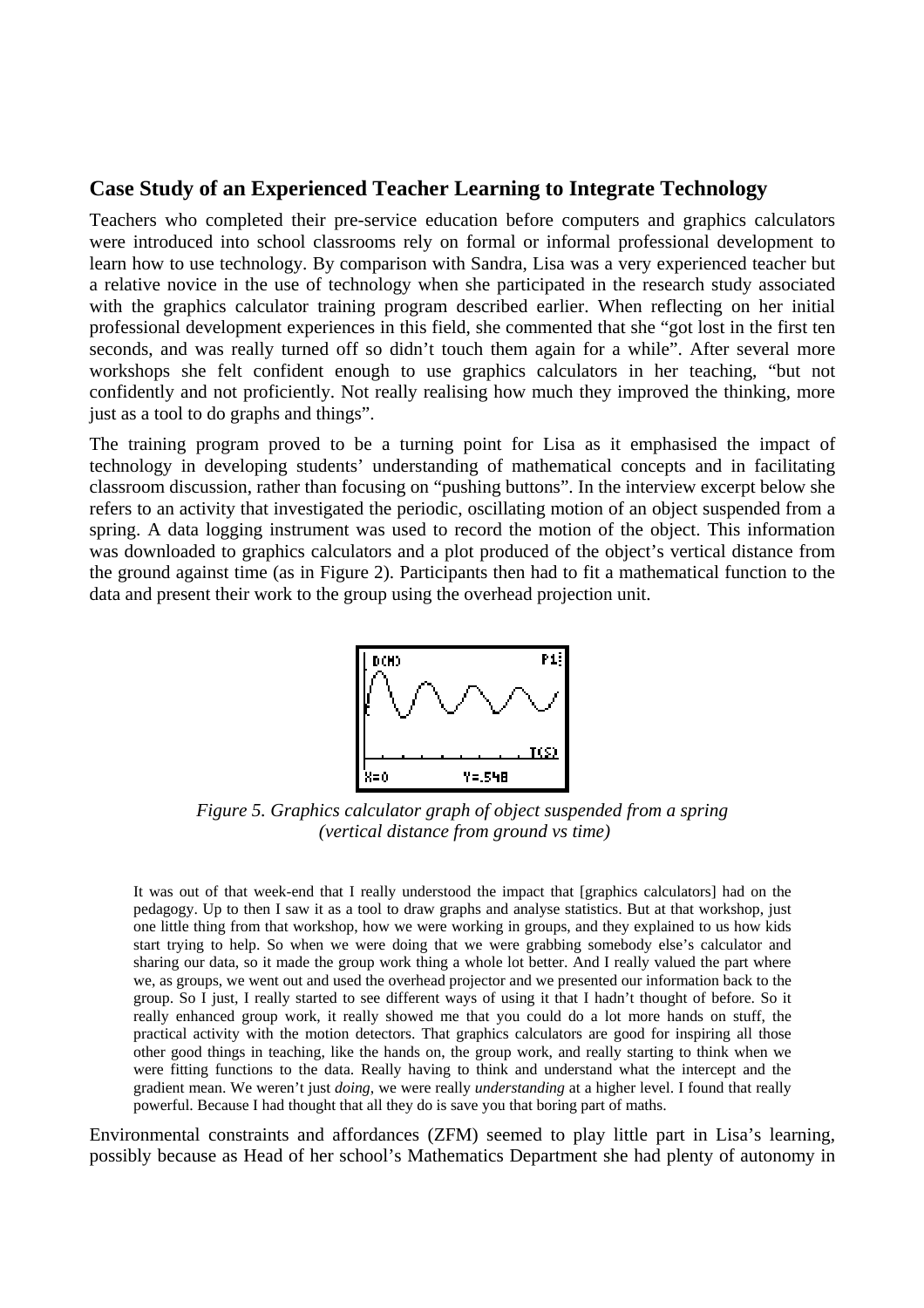obtaining the resources she wanted and in managing curriculum and assessment programs. Instead, Lisa's learning can be understood in terms of the changing relationship between her goals and interests (ZPD) and the ZPAs offered by the professional development and training she experienced. She described previous workshops she had attended as "off-putting", because the emphasis was on procedural aspects of operating the calculators and the mathematics presented was too difficult for participants to engage meaningfully with the technology. She contrasted this with the approach taken in the week-end workshops offered as part of this research project:

I didn't really feel super confident until I went to the workshop. And I think it was then, understanding the bigger concepts, rather than just pushing buttons. Because at the pushing buttons level you never really understand how they operate. And after that I was just so inspired. It was just that whole valuing and that sharing and learning from each other, and just to realise that other people are out there. So that was really the turning point for me to say that this is really exciting stuff.

Lisa seemed to find a professional development ZPA that matched her need to focus on pedagogical, rather than procedural, aspects of using technology, and acknowledged the potential for experienced teachers to learn from each other.

#### **Discussion**

This paper has analysed relationships between mathematics teachers' access to technology resources and the ways in which they incorporate these resources into their pedagogical practices. Evidence from research studies carried out in Australian classrooms suggests that simple notions of "access" and "use" are inadequate for understanding the roles that technology plays in mathematics teaching and learning. The case studies of Sandra and Lisa showed that teachers interpret access to technology in relation to what they believe is beneficial for students and feasible in the light of their own expertise and institutional context.

Teachers' learning can be understood in terms of relationships between Valsiner's (1997) Zones of Proximal Development, Free Movement and Promoted Action, and this provides a useful way of analysing the extent to which teachers adopt innovative practices involving technology. The ZFM can be interpreted as teachers' institutional context, the ZPA represents their experiences in learning about teaching with technology, and the ZPD is influenced by their knowledge of how to integrate technology into their teaching and their pedagogical beliefs. The case study of Lisa illuminated issues facing experienced teachers who are unfamiliar with new technologies such as graphics calculators. While her ZFM presented few constraints, she had to search for professional development (ZPA) that would extend, rather than only accommodate, her existing ideas about teaching with technology (her ZPD). On the other hand, novice teachers like Sandra who are knowledgeable and enthusiastic about using technology may encounter obstacles in their professional environment (ZFM) that hinder implementation of preferred teaching approaches. Thus the theoretical approach outlined in this paper provides a way of interpreting teachers' actions in mathematics classrooms and may generate informed discussion about conditions that support or inhibit teachers' learning and adoption of new technologies.

#### **References**

- Arnold, S. (2004). Mathematics education for the third millennium: Visions of a future for handheld classroom technology. In I. Putt, R. Faragher & M. McLean (Eds.), *Mathematics education for the third millennium: Towards* 2010 (Proceedings of the 27<sup>th</sup> annual conference of the Mathematics Education Research Group of Australasia, pp. 16-28). Sydney: MERGA.
- Commonwealth of Australia (2001). *Backing Australia's ability: An innovation action plan for the* future. Retrieved 26 November 2004 from http://www.innovation.gov.au/iap/.